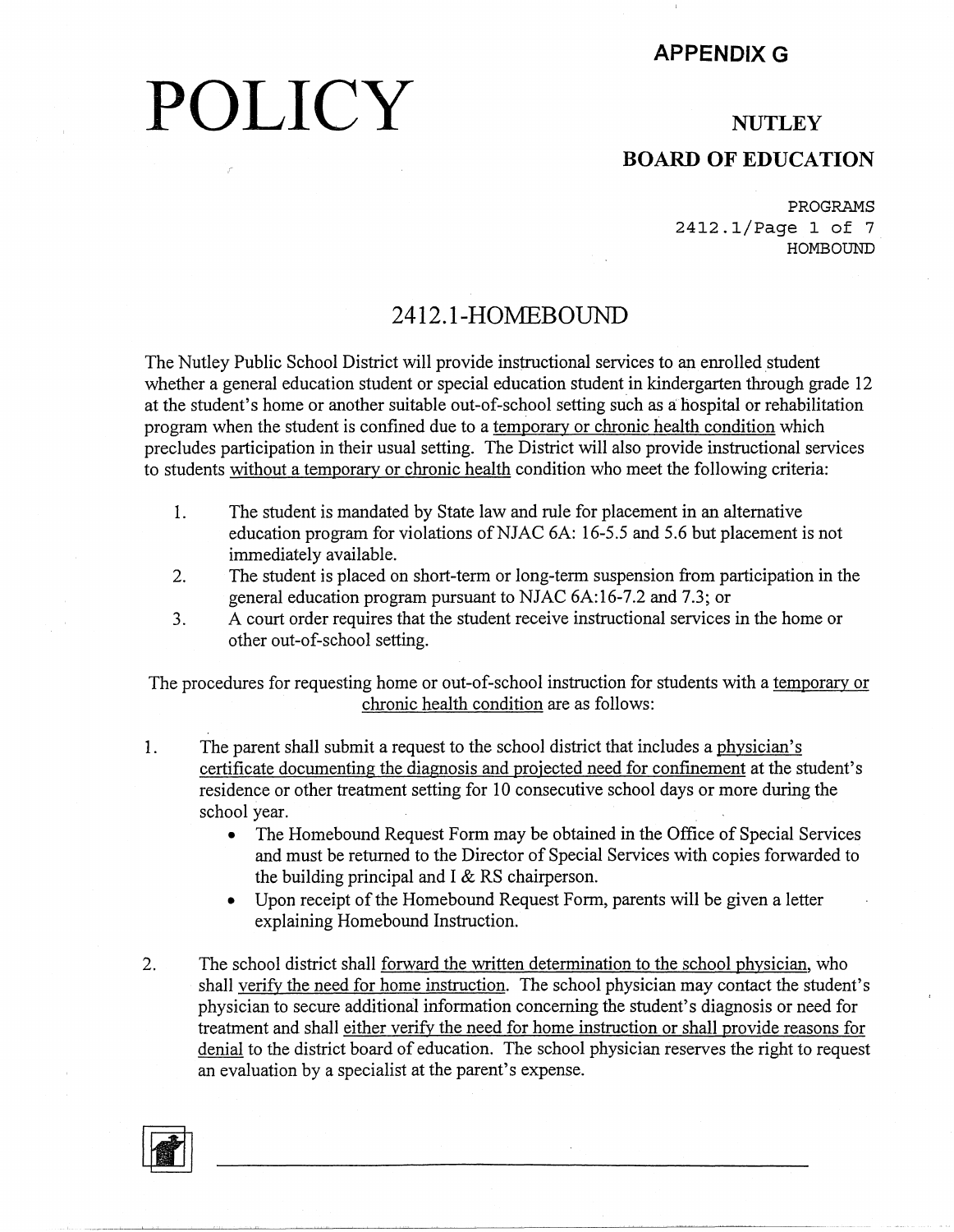### **BOARD OF EDUCATION**

PROGRAMS 2412.1/Page 2 of 7 **HOMBOUND** 

- 3. The school district shall notify the parent concerning the school physician's verification or reasons for denial within five school days after receipt of the written determination by the student's physician.
- 4. The school district shall provide instructional services within five school days after receipt of the school physician's verification or, if verification is approved prior to the student's confinement, instruction will commence during the first week of the student's confinement to the home or out-of-school setting. If the school physician denies homebound instruction and the parent has been notified, absences will be cumulative and unexcused from that day forward.
- 5. Students may be placed on homebound through administration for reasons other than a temporary or chronic health condition (i.e. students in need of an alternative educational setting or suspended students). Administration may not require physician's documentation to refer students for homebound instruction.

The school district shall be responsible for the costs of providing instruction in the home or outof-school setting either directly or through contract with another district board of education, educational services commission, jointure commission, or approved clinic or agency pursuant to NJAC  $6A:14$  for all K-12 students who reside in the town of Nutley and are enrolled in the public school program.

The home or out-of-school instruction shall meet the following minimum standards:

When the referral procedure has been completed and approved, the school district shall establish a written plan for the delivery of instruction and maintain a record of delivery of instructional services and student progress.

- I. For a student without disabilities whose projected confinement will exceed 30 consecutive calendar days, the District shall develop an Individualized Program Plan (IPP) for delivery of instruction and maintain a record of instructional services and student progress.
	- This IPP shall be developed within 30 calendar days after placement on Home Instruction.
	- For a student on short-term suspension (10 days or fewer) for the general education program pursuant to NJAC 6A:16-7.2, development of an IPP is not required.
- 2. Teachers providing instruction shall be certified and when possible, certified in the subject, grade level and special needs of the student pursuant to NJAC 6A:9, Professional Licensure and Standards.

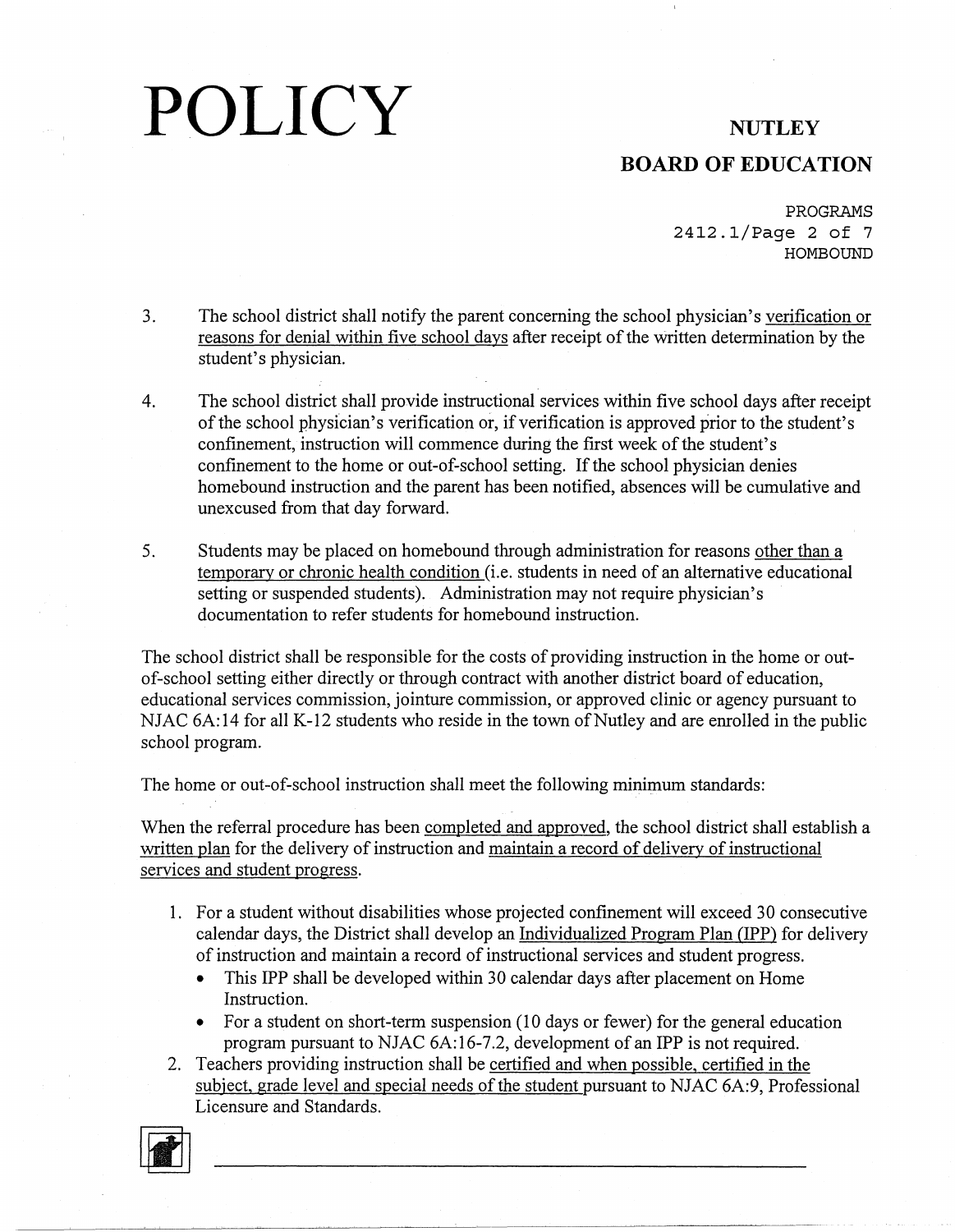### **BOARD OF EDUCATION**

PROGRAMS 2412.1/Page 3 of 7 **HOMBOUND** 

- A substitute teacher certification shall not be sufficient to meet the requirements of home or out-of-school instruction.
- 3. For students with a temporary or chronic health condition. the Homebound Instructor shall provide one-on-one instruction for no fewer than five hours per week on three separate days of the week and. if the student is physically able. no fewer than five hours per week of additional guided learning experiences that may include the use of technology to provide audio and visual connections to the student's classroom (i.e. thematic reinforcements).
- 4. For students on Homebound Instruction for reasons other than a temporary or chronic health condition. the instructor shall provide one-on-one instruction no fewer than 10 hours per week on three separate days of the week and no fewer than 10 hours per week of additional guided learning experiences that may include the use of technology to provide audio and visual connections to the student's classroom.
- 5. If home instruction is provided to students in a small group rather than through one-onone instruction. the minimum number of hours of instruction per week for the group shall be determined by multiplying the number of students in the group by five hours for students with a temporary or chronic health condition. For students on Home Instruction for reasons other than a temporary or chronic health condition. direct instruction shall be provided for no fewer than 20 hours per week. The hours of instruction shall be provided on no fewer than three separate days during the week and the student to teacher ratio shall not exceed 10:1.
- 6. For a special education student. the home instruction shall be consistent with the student's Individualized Education Plan (IEP) to the extent appropriate.
- 7. In cases of both regular education and special education. home instruction shall meet the Core Curriculum Content Standards pursuant to NJAC 6A:8. Standards and Assessment. and the requirements of the district board of education for promotion at that grade level.
- 8. If the instruction is delivered in the student's home. a parent or other adult 21 years of age or older who has been designated by the parent shall be present during all periods of home instruction.
- 9. If the instruction is delivered at a pre-arranged off premise site (i.g. Public Library). the parent is responsible for the timely transportation of their child. The homebound instructor will not be responsible for student during transportation delays.

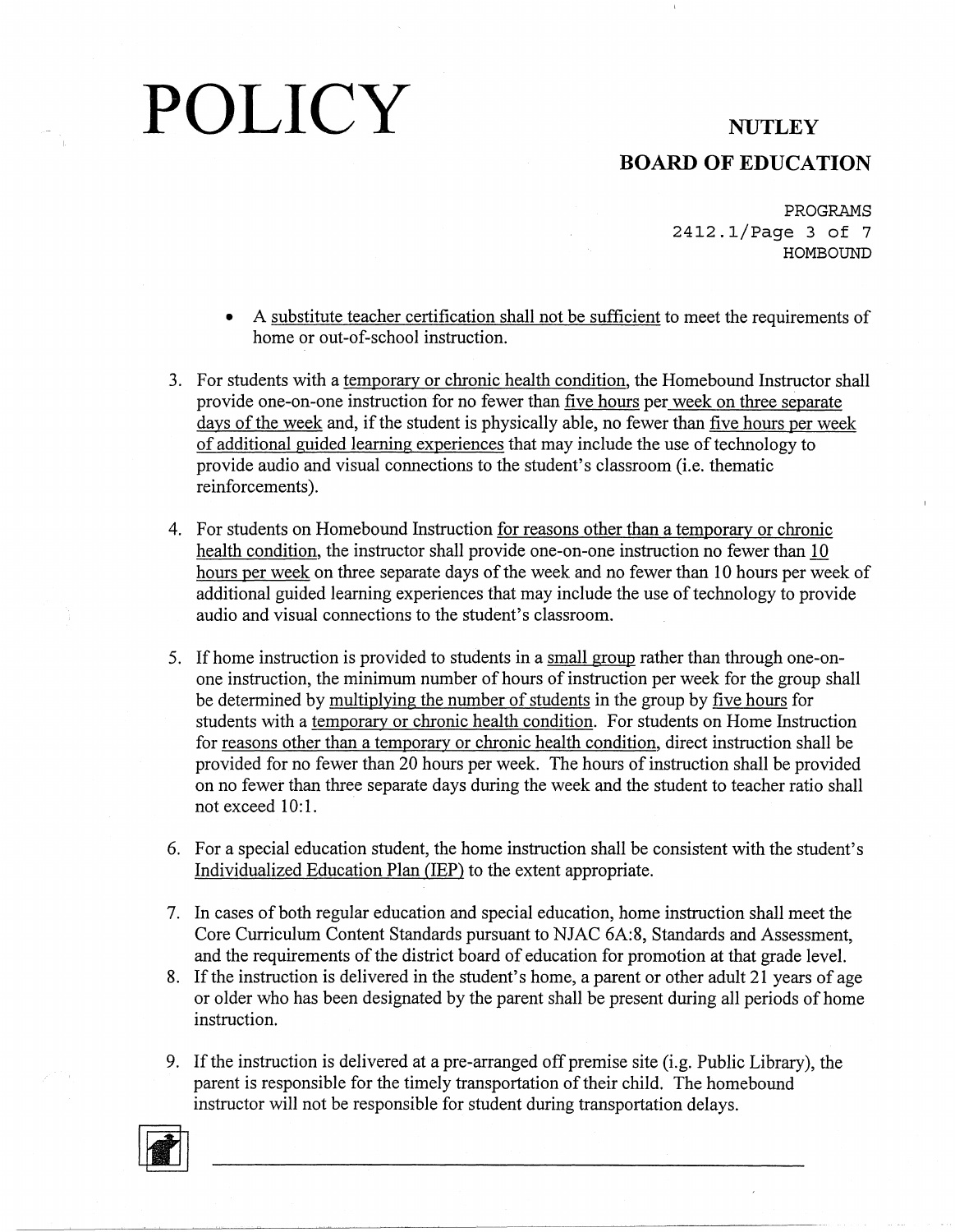### **BOARD OF EDUCATION**

PROGRAMS 2412.1/Page 4 of 7 HOMBOUND

- 10. Students attending school part-time or full-time are ineligible for home instruction services.
- 11. Students on homebound instruction are ineligible to participate in extra-curricular activities or a school-based work-study program.
	- If a chronic or temporary health condition is verified to demonstrate limited mental or physical capabilities, the student should not be allowed to work while receiving homebound instruction services.
- 12. Refusal or failure by a parent to participate in the development and revision of the student's IPP as required or to be present in the home as required may be deemed a violation of compulsory education laws, pursuant to NJSA 18A:38-25 through 31, and child neglect laws, pursuant to NJSA 9:6-1 et seq.
- 13. Refusal or failure by a parent or student to comply with the procedures set forth in this policy will result in suspension of Homebound Instruction and case review by administration including the Director of Special Services, Principal, and I &RS Chairperson.
- 14. When provision of home instruction will exceed 60 calendar days, the school physician shall refer the student to the child study team for evaluation according to requirements NJAC 6A:14.

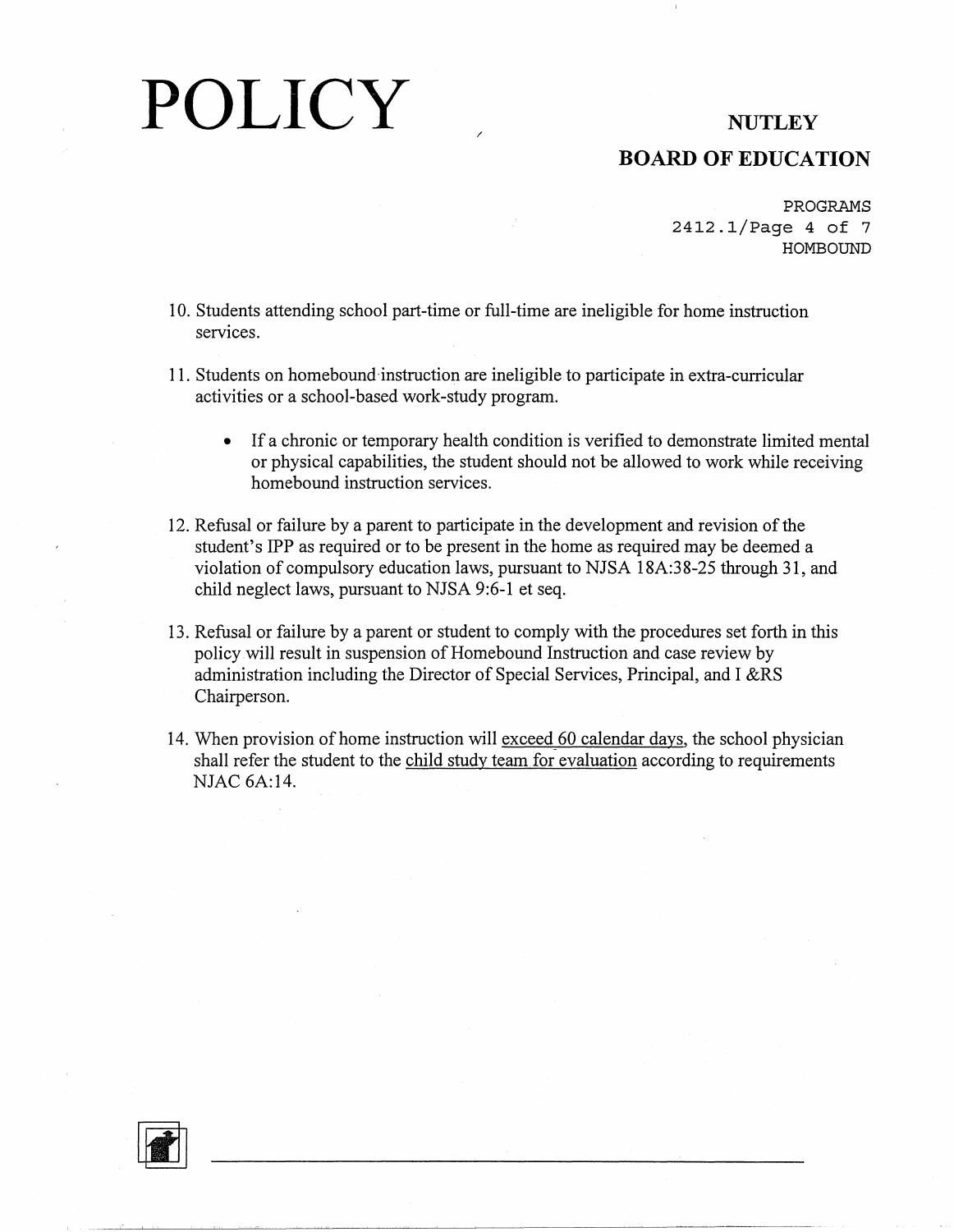### **BOARD OF EDUCATION**

**PROGRAMS**  2412.1/Page 5 of 7 **HOMBOUND** 

#### Responsibilities of Homebound Instructors

- I. Homebound Instructors shall be given information by the Office of Special Services concerning the educational needs of the student and informed of school policy and procedures relative to their responsibilities.
- 2. The Homebound Instructor will contact the classroom teacher, by phone or in person, to discuss all aspects of the continuing program.
- 3. The Homebound Instructor will contact the parent/guardian to arrange times/days home instruction will occur.
- 4. The District will provide Homebound Instructors with the educational materials necessary to effectively continue the student's course of instruction. This will include, if necessary, a course outline, teacher's guide, tests, assignments, quizzes, etc.
- 5. Homebound Instructors will keep a daily log of attendance and material covered with each student. The District will provide documentation materials to Homebound Instructors.
- 6. Homebound Instructors will inform the case manager after a student misses three consecutive scheduled sessions or five cumulative sessions within a 30 day period and homebound instruction may be suspended.
- 7. It will be the Homebound Instructor's responsibility to return all materials borrowed at the end of the student's confinement. Any lost books or supplemental materials will be at the parent's expense unless the homebound instructor is responsible.
- 8. Any problems that occur with implementation of homebound instruction should be reported immediately to the Director of Special Services, the building principal, and the I &RS Chairperson.
- 9. The Homebound Instructor will be responsible for submitting all documentation as required by the Homebound Policy. Payment for home instruction will be contingent upon accurate documentation.

#### Documentation Procedures for Homebound Instruction

- I. The student's Individualized Program Plan (IPP) shall be based upon consultation with the student, parent and a multidisciplinary team of professionals (Intervention and Referral Services Team) with appropriate instructional and educational services credentials to assess the educational, behavioral, emotional, social and health needs of the student and recommend a program to address both educational and behavioral goals.
- 2. The IPP shall incorporate any prior findings and actions recommended through the school building system of Intervention and Referral Services, pursuant to NJAC 6A:16-8, Intervention and Referral Services (I & RS) and the Child Study Team if applicable.

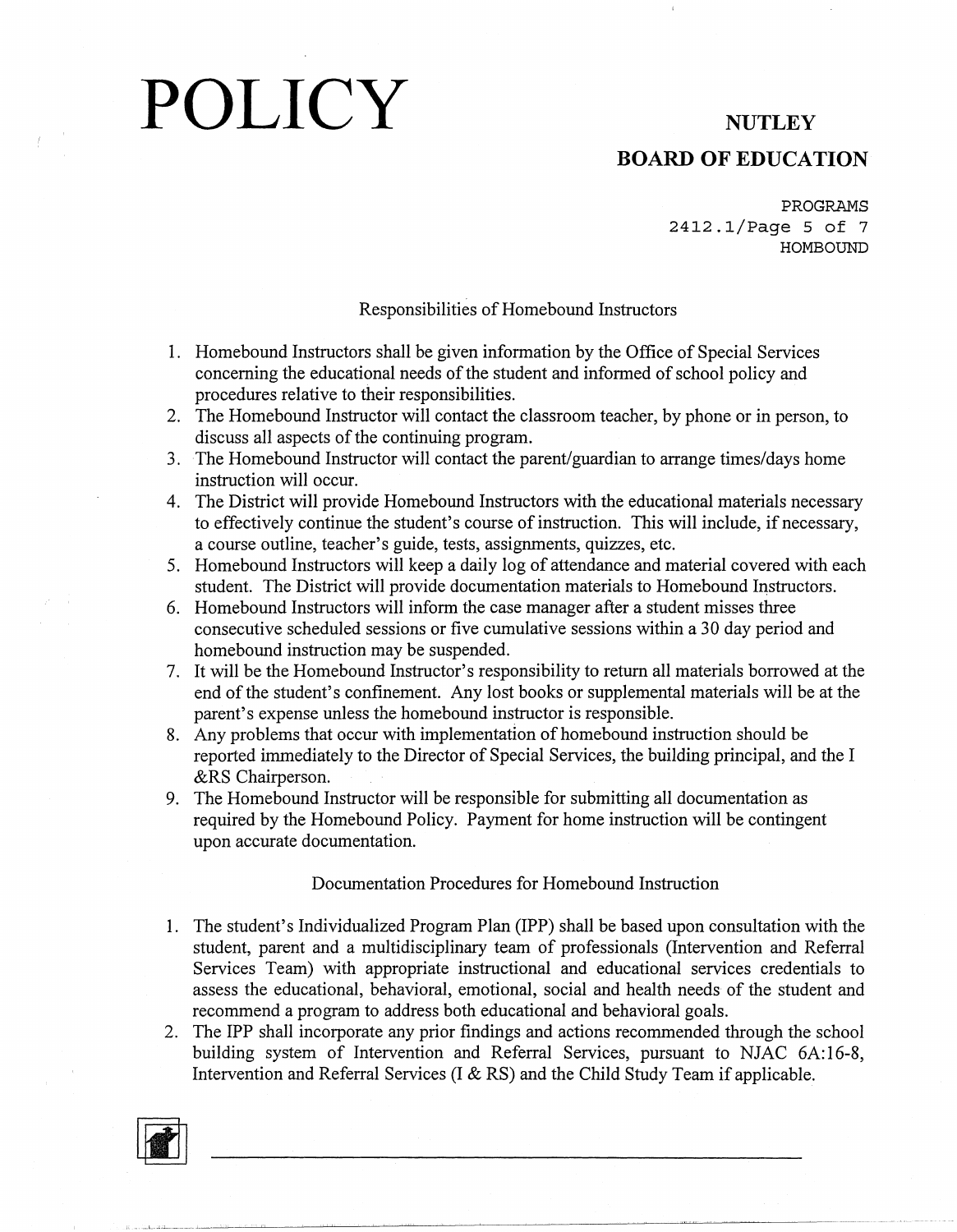#### **BOARD OF EDUCATION**

PROGRAMS 2412.1/Page 6 of 7 HOMBOUND

- 3. The IPP shall recommend placement in an appropriate educational program, including supports for transition back to the general education setting.
- 4. Case managers designated by I &RS will obtain documentation from the student's physician every 30 days to determine the continued need for home instruction or for termination from home instruction.
- 5. The District shall review the student's progress, consult with the student's parent and homebound instructor and revise the IPP every 30 days, if necessary.
	- Schedule changes may occur if homebound instruction cannot accommodate the curriculum of specialized courses in which laboratory work, in-class participation and dialogue are essential to meet course requirements. The Administrator in charge will assume this responsibility.
- 6. The Homebound Instructor shall submit an educational progress report every 30 days and at the termination of homebound instruction to the Office of Special Services.
	- This report shall include an objective evaluation of student progress and copies of daily log entries.
	- Financial payment for homebound instructor services shall be subject to the receipt of monthly reports, records of grades, course requirements and final exams.
- 7. The final grade for a student shall remain the primary responsibility of the subject matter teacher. If a student has been absent up to 50% of a marking period, the tabulation of the final grade should include recommendation from the Homebound Instructor. If a student has worked with a Homebound Instructor for an entire marking period the Homebound Instructor will be responsible for the final grade for that marking period.
- 8. The Director of Special Services or the I&RS Chairperson or his/her designee(s) will, throughout the year, contact parents, students, teachers, guidance counselors and Homebound Instructors to survey the perceived effectiveness of the Homebound Program.
- 9. The time sheet and reports should be received at the Office of Special Services bimonthly( each pay period); this will enable the office to meet the payroll schedule.
- 10. A copy of the final report should be given to the parent, and copies will be retained in the Office of Special Services and the Intervention and Referral Services Team Office. The Homebound Instructor will also retain a copy.

The District shall maintain a summary record concerning students receiving home or out-ofschool instruction.

> The summarized record shall provide information concerning the number of students categorized by age, grade, gender, the number of weeks on home instruction before placement in the recommended setting, and the reasons for delay.